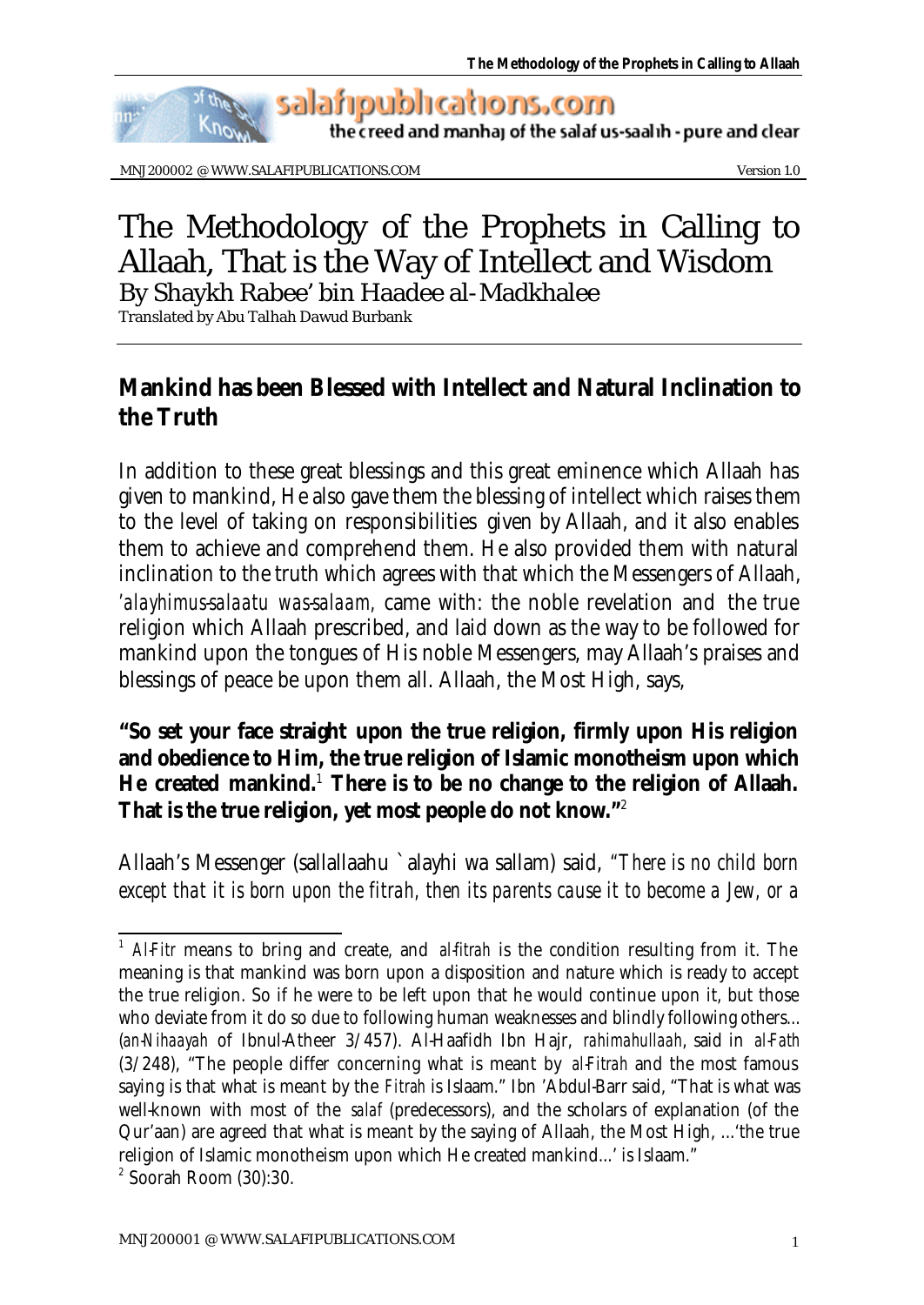*Christian or a Magian. Just as an animal gives birth to perfect offspring, do you find them mutilated?"*<sup>3</sup>

'Iyaad ibn Himaar al-Mujaashi'ee, *radiyallaahu 'anhu,* said that the Prophet (sallallaahu `alayhi wa sallam) gave a *khutbah* one day and said in his *khutbah*, *"Indeed my Lord, the Mighty and Majestic, ordered me to teach you that which you do not know, from that which he taught me this day, 'The wealth which I confer upon My servants is lawful for them, and I created my servants upon the true religion, but the devils came to them and turned them away from their true religion, and forbade for them that which I made lawful for them, and ordered them to associate in worship with Me that for which I sent down no authority..."*<sup>4</sup>

<sup>&</sup>lt;sup>3</sup> Reported by Bukhaaree (Eng. trans. 2/247/nos. 440, 441) and Muslim (Eng. trans. 4/1398/no.6423) and in a wording reported by Bukhaaree (Eng. trans. 2/262no.476), Ahmad, Maalik in *al-Muwatta* and Tirmidhee, *"Every child is born upon the Fitrah..."*

<sup>4</sup> Reported by Muslim (Eng. trans. 4/1488 no.6853).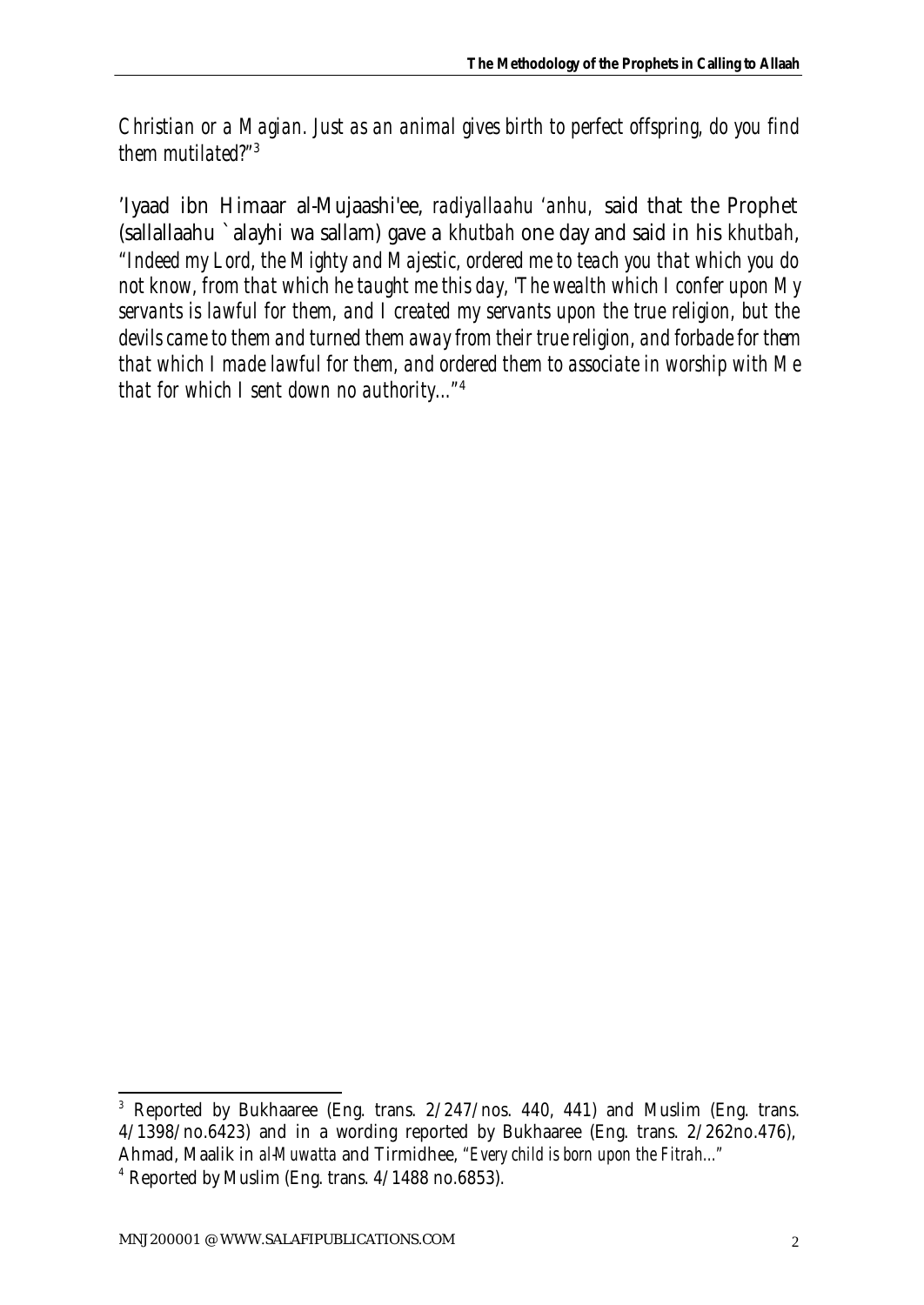## **Mankind has been Blessed by the Sending of the Messengers and the Books Which have been Revealed to them**

Then Allaah did not leave them having to rely upon the intellect and inclination to the correct way which He gave them, rather He also sent Messengers to them as bringers of good tidings and warners. He sent the Books along with them so that they would be a reference for them in those matters where they disagreed, so that no excuse would remain for the people and the proof would be established against them. Then after the sending of the Messengers there would be no remaining excuse for them before Allaah.

Then He obligated upon all the nations obedience to those chosen and excellent Messengers, and that they should follow them and comply with their way. Then He sent down the severest punishment upon those who belied and rejected them in this world, and He will send worse and more terrible punishment upon them, eternal, never-ending torment in the place of just recompense (i.e. Hell). So what was the message which these noble, chosen men, may Allaah's praises and blessings of peace be upon them, brought to their people? Indeed their mission covered everything good and banished every evil. They brought to mankind everything needed for their well-being and happiness in this world and the Hereafter. Indeed there is nothing good except that they informed the people of it, and nothing evil except that they warned the people against it.

From 'Abdullaah ibn 'Amr ibn al-'Aas, *radiyallaahu 'anhu,* who said, "We were on a journey and stopped to alight at a place. Some of us set up tents, others competed with one another in shooting arrows, and others grazed the animals. Then an announcer for Allaah's Messenger (sallallaahu `alayhi wa sallam) announced that we should gather for the Prayer. So we gathered around Allaah's Messenger (sallallaahu `alayhi wa sallam) and he said, *'There was never a Prophet before me except that it was a duty upon him that he should guide his nation to every good that he knew and warn them against every evil that he knew. Then as for this nation of yours, its security and well-being is at its beginning and it will be struck in its later part by afflictions, things which you would find disagreeable, and trials will come in succession each one making the previous one seem trifling. So the Believer will say, "This will cause my destruction," then it will be removed, and a further trial will come and the Believer will say, "Rather this is the one." So whoever wishes to be saved from the Fire and to enter Paradise should meet his end whilst having true eemaan in Allaah and the Last Day, and let him treat the people as he himself loves to be treated. Then whoever gives pledge of allegiance to a ruler and gives him his hand and heart sincerely, then let*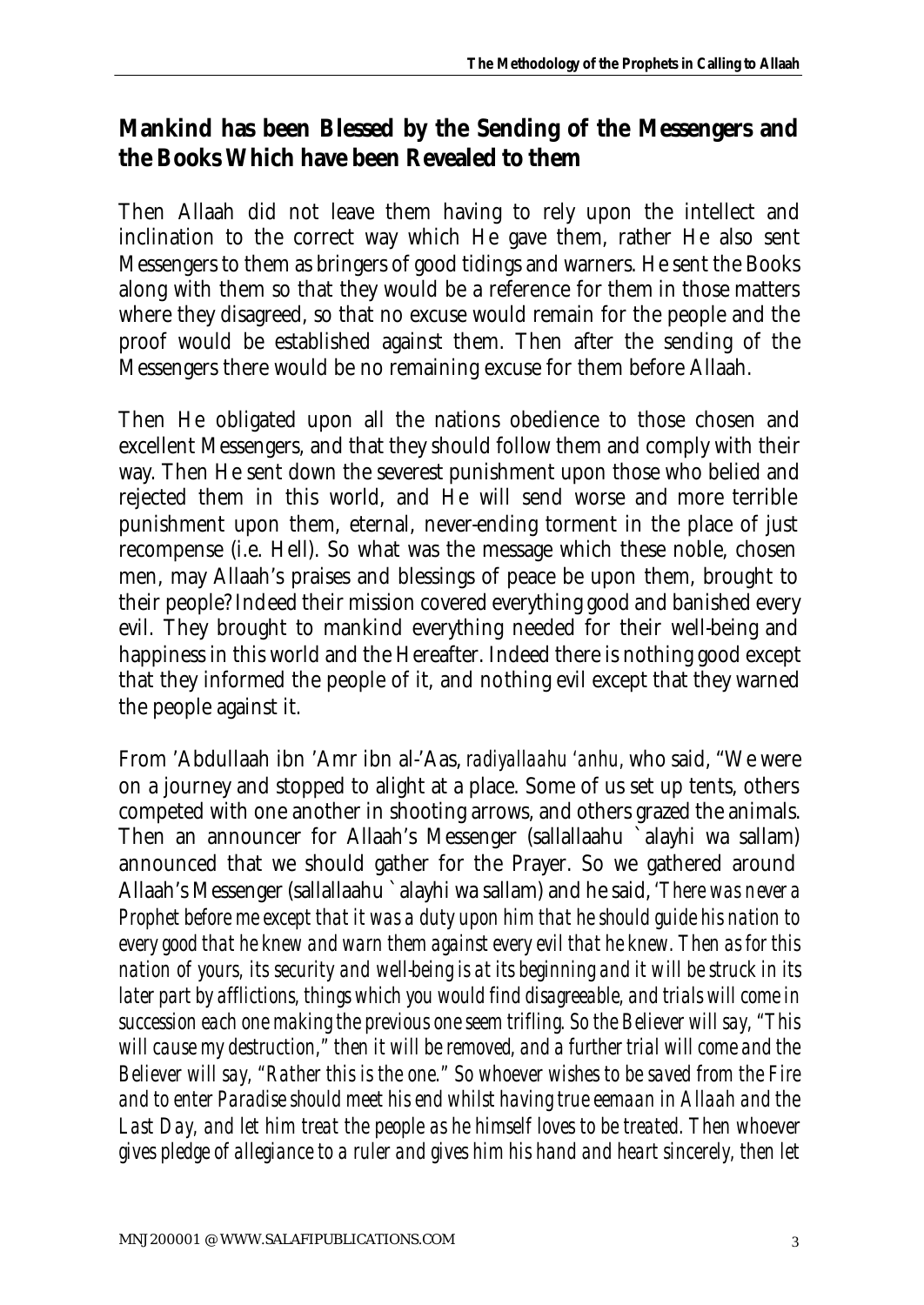*him obey him as far as he is able. Then if another comes to dispute his authority, then strike the neck of the later one.'"*<sup>5</sup> This was the Messengership of the Messengers, that they should guide to every good and warn against every evil. However where did they start, what did they begin with and what did they concentrate upon? There are a number of basic principles upon which their calls were based, and which were the starting point for calling the people to Allaah. These fundamental points and principles are:

- 1. *Tawheed*.
- 2. Prophethood.
- 3. The Hereafter.<sup>6</sup>

These three principles are the point of convergence of their calls, and are their fundamental principles. These are given the greatest importance in the Qur'aan and are fully explained in it. They are also its most important goals upon which it centres and which it continually mentions. It further quotes intellectual and physical proofs for them in all the *Soorahs* and in most of its stories and examples. This is known to those who have full understanding, are able to consider carefully and comprehend well. All the Books revealed by Allaah have given great importance to these points and all of the revealed ways are agreed upon them. Then the most important and sublime of these three principles, and the most fundamental of them all is *tawheed* of Allaah, the Blessed and the Most High. This is to be found in most of the *Soorahs* of the Qur'aan, with its three well known categories, indeed it is found actually in every *Soorah* of the Qur'aan. This is because the Qur'aan comprises:

1. Information about Allaah and His names and attributes, and this is, the *tawheed* of Knowledge (*al-Tawheedul-'Ilmee al-Khabree*).

2. A call to worship Him alone and to attribute no other as a partner to Him in worship, and to reject everything else to which worship is directed besides Him. So this is *tawheed* of intention and action (*at-Tawheedul-Iraadee at-Talabee*).

3. Orders and prohibitions and a command to be obedient to Him, and this is from the rights of *tawheed* and is a completion of it.

4. Information concerning the honour which He gives to the people of *tawheed* and the favours which He bestows upon them in this world and the Hereafter. So this is the reward for *tawheed*.

<sup>5</sup> Reported by Muslim (Eng. trans. 3/1025 no.4546), an-Nasaa'ee and Ibn Maajah.

<sup>&</sup>lt;sup>6</sup> Imaam ash-Shawkaanee wrote a book in explanation of these three principles, entitled, *Irshaadul-Fuhool ilattifaaqish-Sharaai' 'alat-Tawheed wal-Ma'aad wan-Nubuwwaat,'*in it he quotes proofs from the Qur'aan and the Tawraat and Injeel.